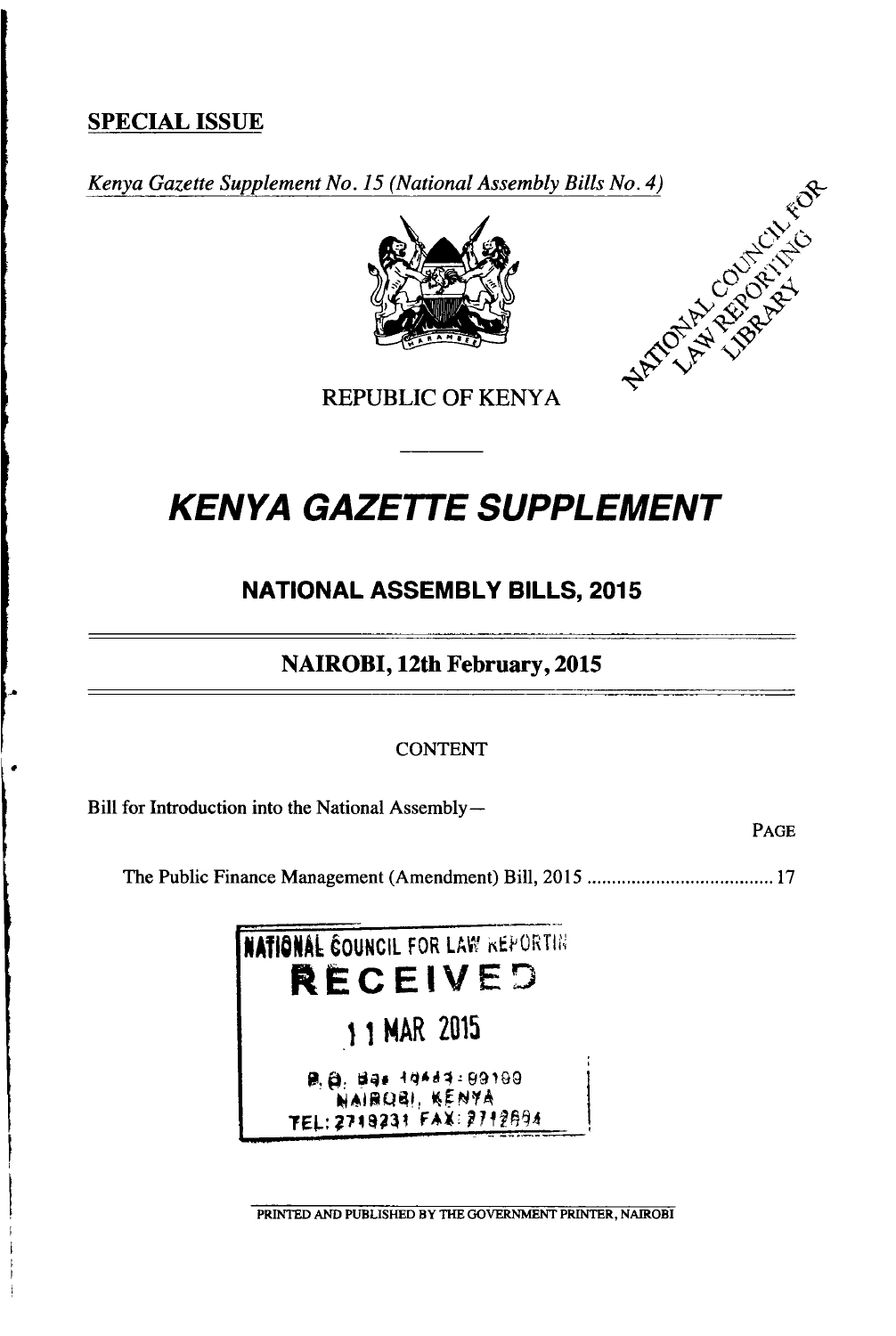II

.l

 $\frac{1}{2}$ 

 $\ddot{\phantom{a}}$ 

اع<br>الأنواعي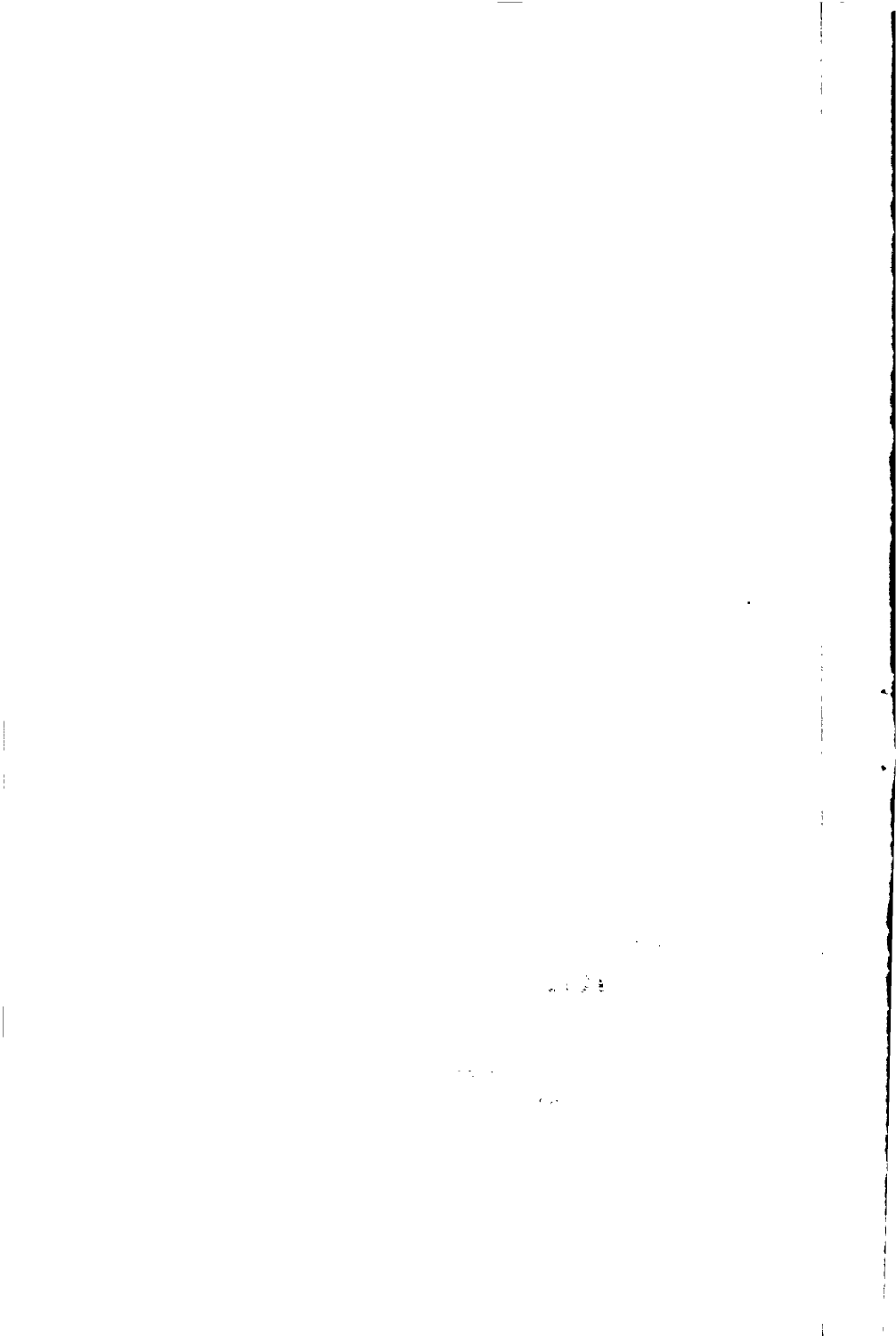#### THE PUBLIC FINANCE MANAGEMENT (AMENDMENT) BILL, 2015

#### A Bill for

## AN ACT of Parliament to amend the Public Finance Management Act, 2012

ENACTED by the Parliament of Kenya, as follows-

1. This Act may be cited as the Public Finance Short title. Management (Amendment) Act, 2O15.

2.The Public Finance Management Act,2012, in this Act referred to as "the principal Act", is amended in section  $2-$ 

- (a) in the definition of "national govemment entity", by inserting the words "State Organ" immediately after the word "any";
- (b) in the definition of "Treasury Single Account,  $bv$ —
	- (i) inserting the word "funds" immediately after the word "draws" appearing in paragraph (a);
	- (ii) inserting the word "funds" immediately after the word "draws" appearing in paragraph (b) ;
- (c) by inserting the following new definition in its proper alphabetical sequence-

"Government to government loan" means any loan that is negotiated with or covered by any government or national govemment entity including such government export credit agency (ECA) or investment insurance agency or financial institution that acts as an intermediary between the government and exporters to facilitate export financing whether by means of buyer or supplier credit, credit insurance, financial intermediary loans, guarantees, insurance, financial intermediary loans, organization for Economic Co-operation and Development (OECD) tied-aid credit or officially supported export credit depending on the mandate granted to such export credit agency by the relevant government for the purpose of facilitating trade and investment between the two countries.

Amendment of scction 2 of No.l8

of2012.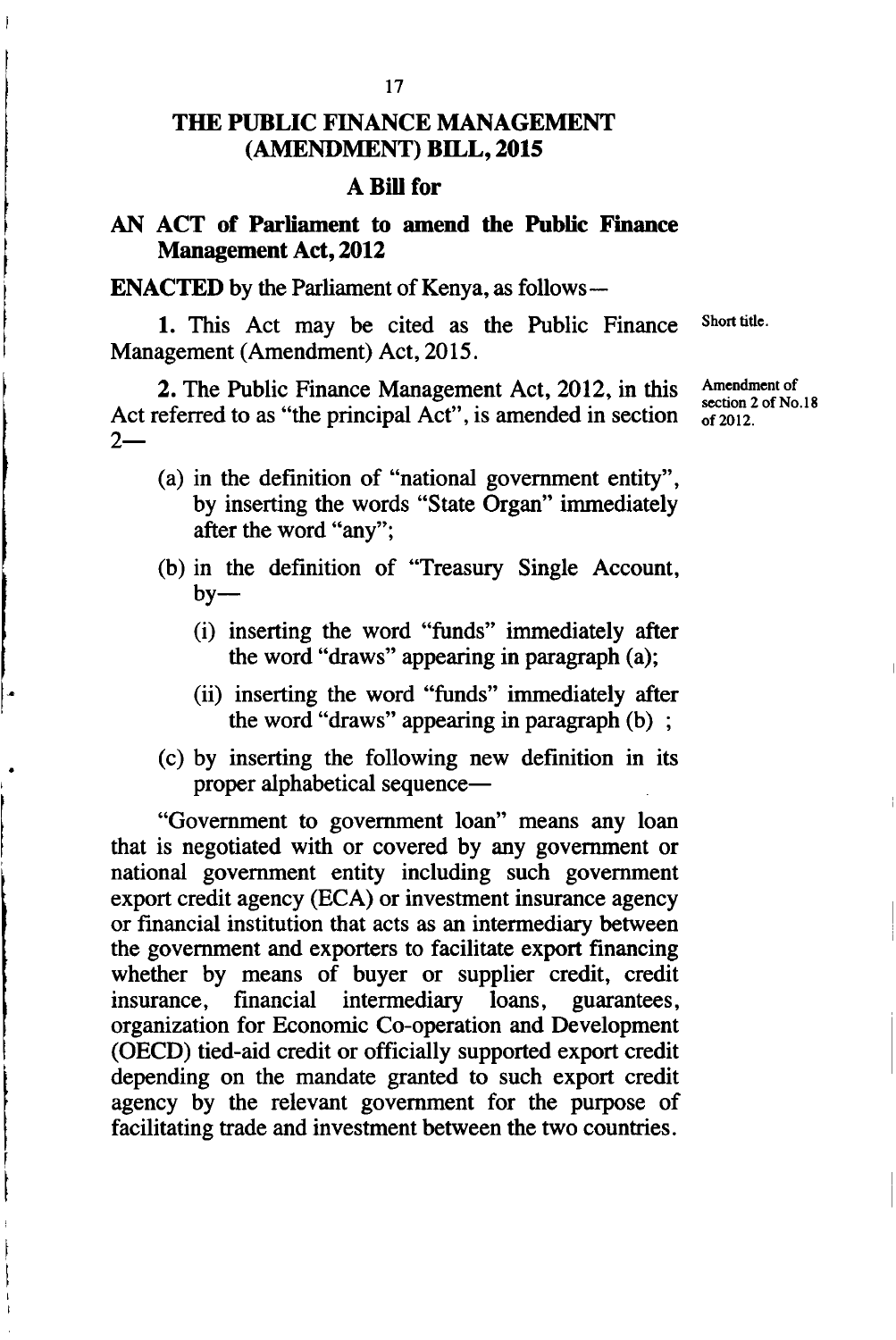3. Section 5 of the principal Act is amended-

Amendment of section 5 of No. 18 of 2012.

- (a) in subsection (1), by deleting the words "and county assembly" appearing immediately after the words "County Executive Committee" and substituting therefor the words "the county assembly and Parliament".
- (b) in subsection (4), by inserting the words "and county executive committee" immediately after the words "County Assembly".

4. Section 8 of the principal Act is amended—

- (a) by deleting the word "Senate" appearing in paragraph (d) and substituting therefor the words "county governments";
- (b) in subsection (2) by inserting the words "Cabinet Secretary" immediately before the words "Commission on Revenue Allocation".

5. Section 10 of the principal Act is amended in subsection (1) by inserting the following new paragraph immediately after paragraph  $(h)$ —

"(i) upon request by county assemblies, build capacity for budget analysis".

6. Section 13 of the principal Act is amended-

(a) in subsection  $(1)$ , by-

- (i) deleting the words "Cabinet Secretary and" appearing immediately after the words "facilitate the";
- (ii) inserting the word "management" immediately after the word "financial" appearing in paragraph (f);
- (b) in subsection  $(2)$ , by inserting the words "or any other person designated by the National Treasury" after the word "officers".

**7.** Section 15 of the principal Act is amended—

Amendment of section 15 of No. 18 of 2012.

(a) in subsection  $(2)$ , by-

Amendment of section 10 of No. 18 of 2012.

.l

Amendment of section 13 of No. 18 of 2012.

Amendments of section 8 of No. 18 of 2O12.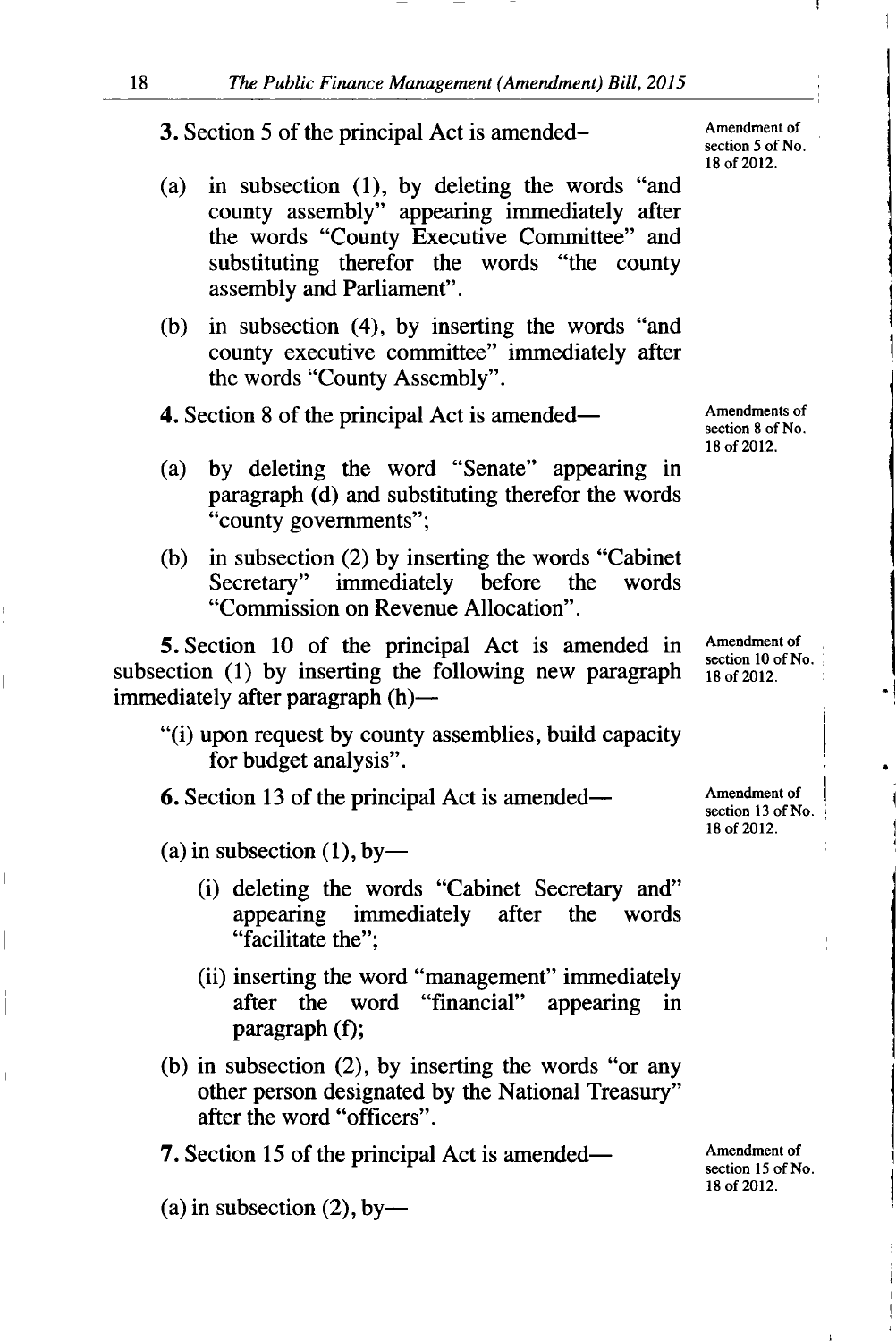- (i) deleting the words "national and county governments" appearing in paragraph (a) and substituting therefor the words "national government";
- (ii) deleting the words "and the county<br>assembly for the county government" assembly for the county appearing in paragraph (d) ;
- (b) in subsection (5), by inserting the word "responsibility" immediately after the word "fiscal".

8. Section 17 of the principal Act is amended-

Amendment of section 17 of No. 18 of 2012.

- (a) in subsection (6) by deleting the word "quarter" wherever it occurs and substituting therefor by the word "month";
- (b) in subsection (7) by deleting the expression "l5th May" and substituting therefor the expression "15th June".

9. Section 24 of the principal Act is amended-

Amendment of section 24 of No. 18 of 2012.

- (a) in subsection (3) by deleting paragraph (b) and substituting therefor the following new paragraph-
- "(b) ensure that there are accounting procedures and systems for the Commission to properly account for the monies and property as specified by the National Treasury";
- (b) in subsection (9), by deleting the words " a final" appearing in paragraph (c) and substituting therefor the words " an audited".

10. Section 35 of the principal Act is amended in subsection  $(1)$  by-

- (a) deleting paragraph (c) and substituting therefor the following new paragraph-
- "(c) making an overall estimation of the national government revenues, expenditures and borrowing requirements";

Amendment of scction 35 of No. 18 of 2012.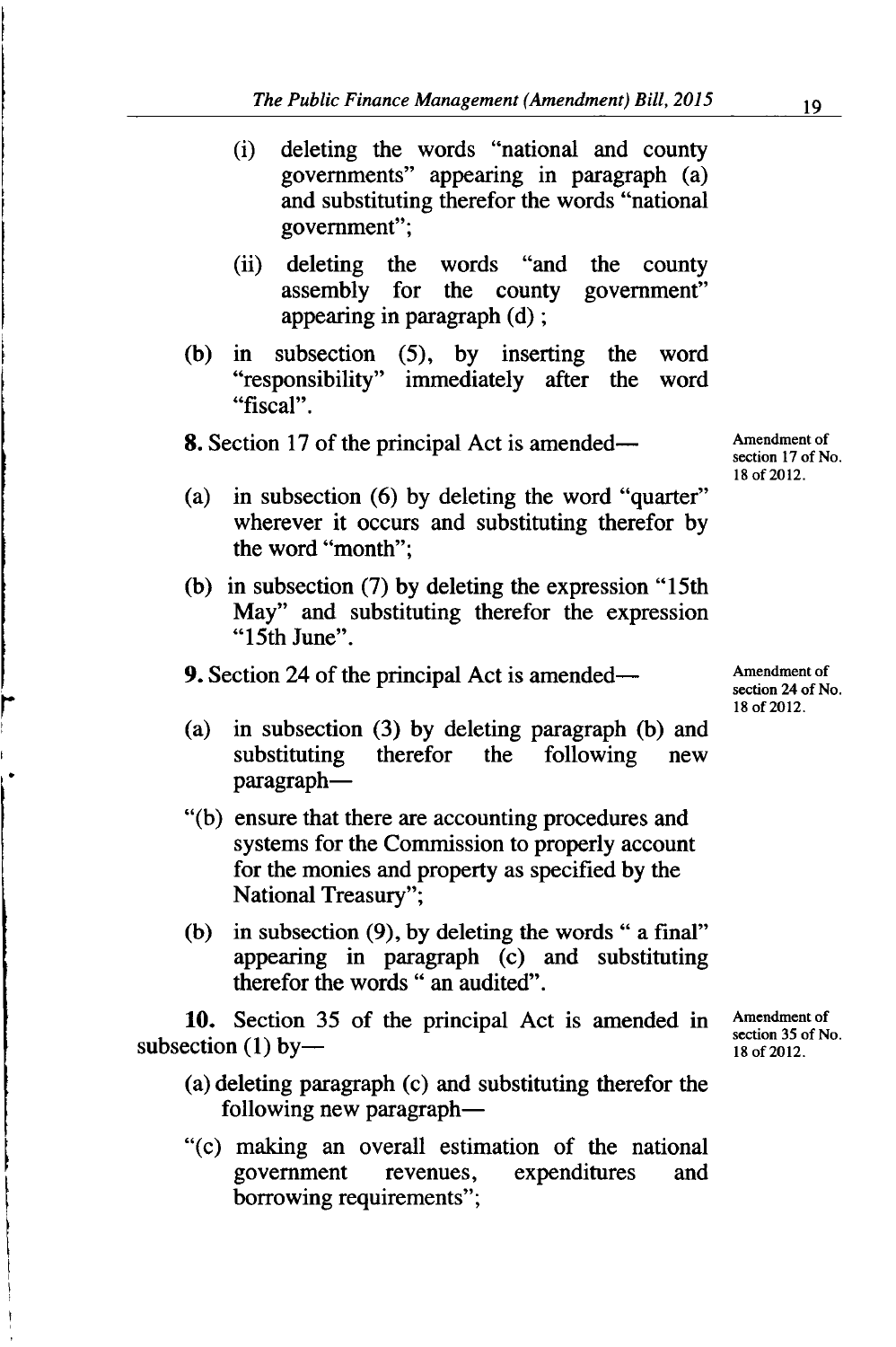(b) deleting the words "three months" appearing in paragraph (i) and substituting therefor the words "four months".

11. Section 38(1) of the principal Act is amended by deleting the expression "202 $(2)$ " appearing in paragraph (b)(iii) and substituting therefor expression the "202".

12. Section 39(7) of the principal Act is amended by inserting the words "or is not likely to be assented to, by the beginning of the financial year" immediately after the words "assented to".

13. The principal Act is amended by inserting the following new section immediately after section 39—

Expenditure 39A.  $(1)$  Funds may be withdrawn from the before approval  $\frac{t}{t}$  consolidated Fund for the purposes of meeting of the national government for the estimates by expenditure of the national government for the National  $\frac{National}{Assembly}$  financial year as a direct charge against the Consolidated Fund in accordance with Article  $206(2)(c)$  of the Constitution, if —

- (a) estimates of expenditure submitted to the National Assembly for a financial year have not been approved or are not likely to be approved by the beginning of that financial year; or
- (b) the National Assembly has not authorized the withdrawal of money from the Consolidated Fund in accordance with Article 222 of the Constitution.

(2) The amount withdrawn under subsection (1) shall not exceed in total one-half of the amounts included in the estimates of expenditure for that year that have been tabled in the National Assembly.

Amendment of section 38 of No. 18 of 2012.

Amendment of section 39 of No. l8 of 2012.

Insertion of a new section of No. 18 of 2O12.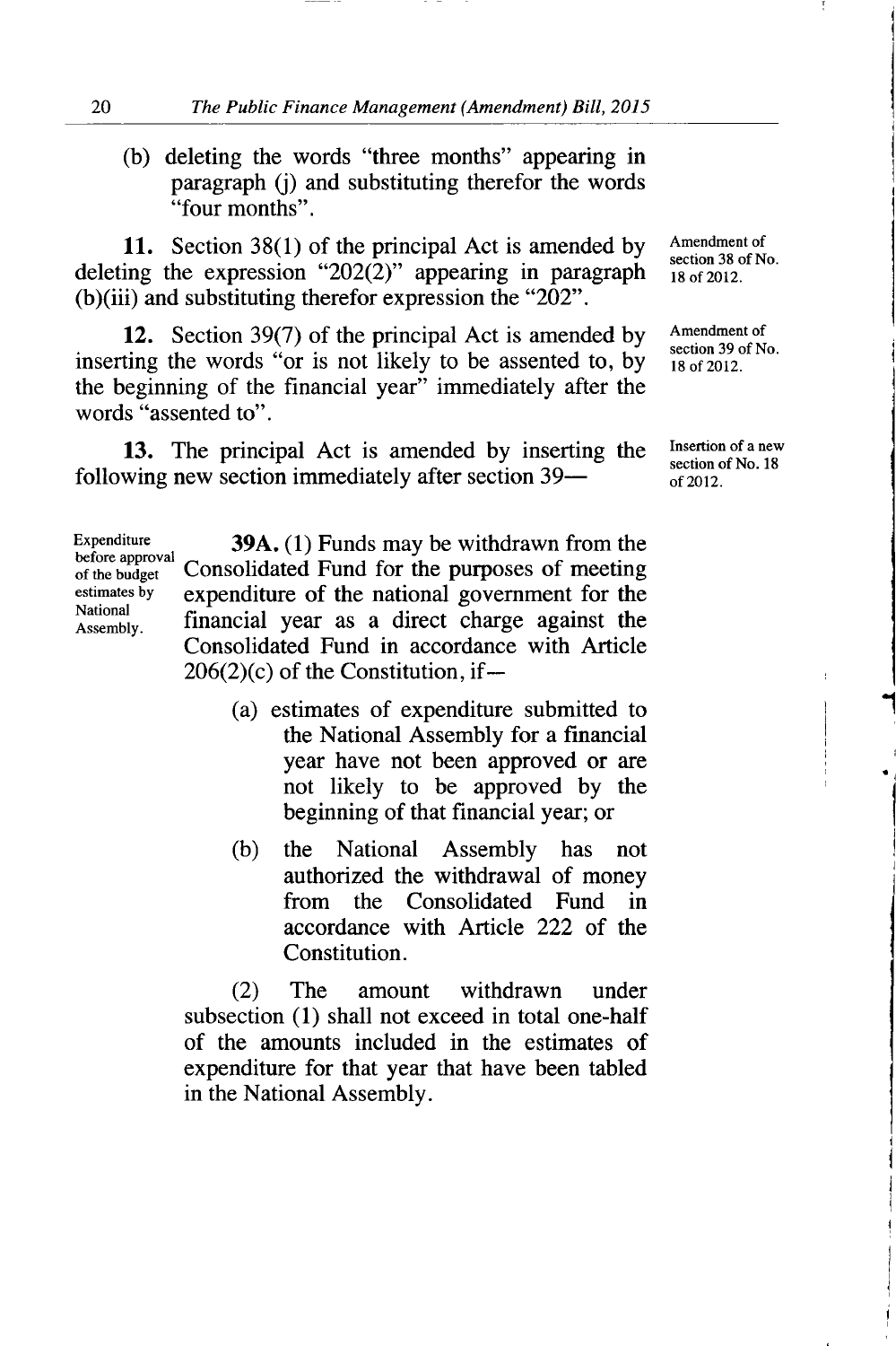(3) The authority under subsection (1) shall cease upon assent of the Appropriation Act for the financial year.

(4) The expenditure incurred under subsection (1), shall form part of expenditures for the financial year.

14. The principal Act is amended by inserting the following new section immediately after section  $42-$ 

Expenditure before **42A.** (1) If the annual Division of approval of the County Allocation of Revenue Bill and the County Allocation of Revenue Act.<br>Revenue Bill submitted to Parliament for the next financial year have not been enacted into law before lst July, funds may be withdrawn from the Consolidated Fund not exceeding fifty percent of the total amount allocated to each county government for transfer to county governments, based on the County Allocation of Revenue Bill introduced in Parliament for that financial year as a direct charge against the Consolidated Fund in accordance with Article 206 (2)(c) of the Constitution.

l'

(2) The approval of a withdrawal from the Consolidated Fund by the Controller of Budget under subsection (2) above shall be issued only if accompanied by written instructions from the National Treasury requesting for the withdrawal.

(3) The authority under subsection (l) shall cease upon assent of the County Allocation of Revenue Act for the financial year.

(4) The transfers under subsection (1) shall form part of transfers for the financial year to the relevant county government.

lnsertion of a ncw section of No. 18 of 2012.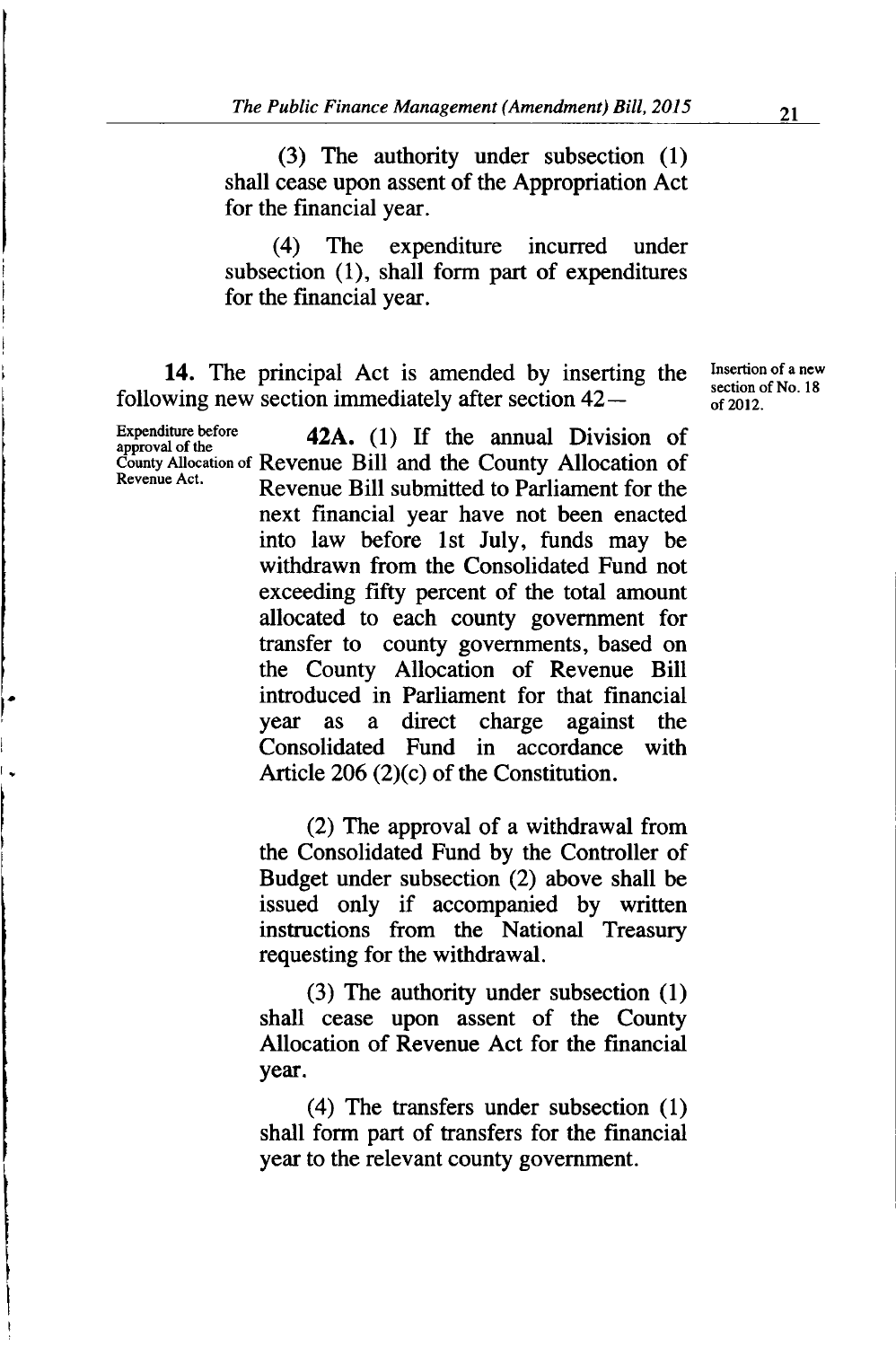The Public Finance Management (Amendment) Bill,20l5

15. Section 52 of the principal Act is amended by deleting subsection (2) and substituting therefor the following new subsection---

"(2) Despite the provisions of subsection (1), the following persons may be authorized by the Cabinet Secretary to execute loan documents for borrowing by a national government entity-

- (a) the accounting officer responsible for the entity; or
- (b) any other specified officer authorized by legislation to execute such documents on behalf of the entity".
- 16. Section 60 of the principal Act is amended by-

Amendment of section 60 of No. 18 of 2O12.

'l

(a) inserting the following new subsection immediately after subsection  $(1)$ —

"(2) In order to enable the payment of any sum required for fulfilling any guarantee under this Act to be duly made, a certificate under the hand of the Attorney-General specifying the sum so required to be paid and satisfying the payment thereof shall be sufficient authority to the Controller of budget for the purposes of releasing the funds from the consolidated Fund".

(b) renumbering subsections (2), (3) and (4) as subsection  $(3)$ ,  $(4)$  and  $(5)$  respectively.

17. Section  $66(1)(g)$  of the principal Act is amended by inserting the words "and non-financial" immediately after the word "financial".

**18.** Section 68(3) of the principal Act is amended by inserting the words "responsible for that entity" words "responsible for that immediately after the words "Cabinet Secretary".

19. Section 77 of the principal Act is amended by-

- (a) inserting the words "or vary" immediately after the words "may waive";
- (b) inserting the words "or variation" immediately after the word "waiver" wherever it occurs in paragraph (a),.

Amendment of scction 66 of No. 18 of 2012.

Amendment of section 68 of No. 18 of 2012.

Amendment of section 77 of No. 18 of 2012.

 $22$ 

Amendment of section 52 of No. 18 of 2012.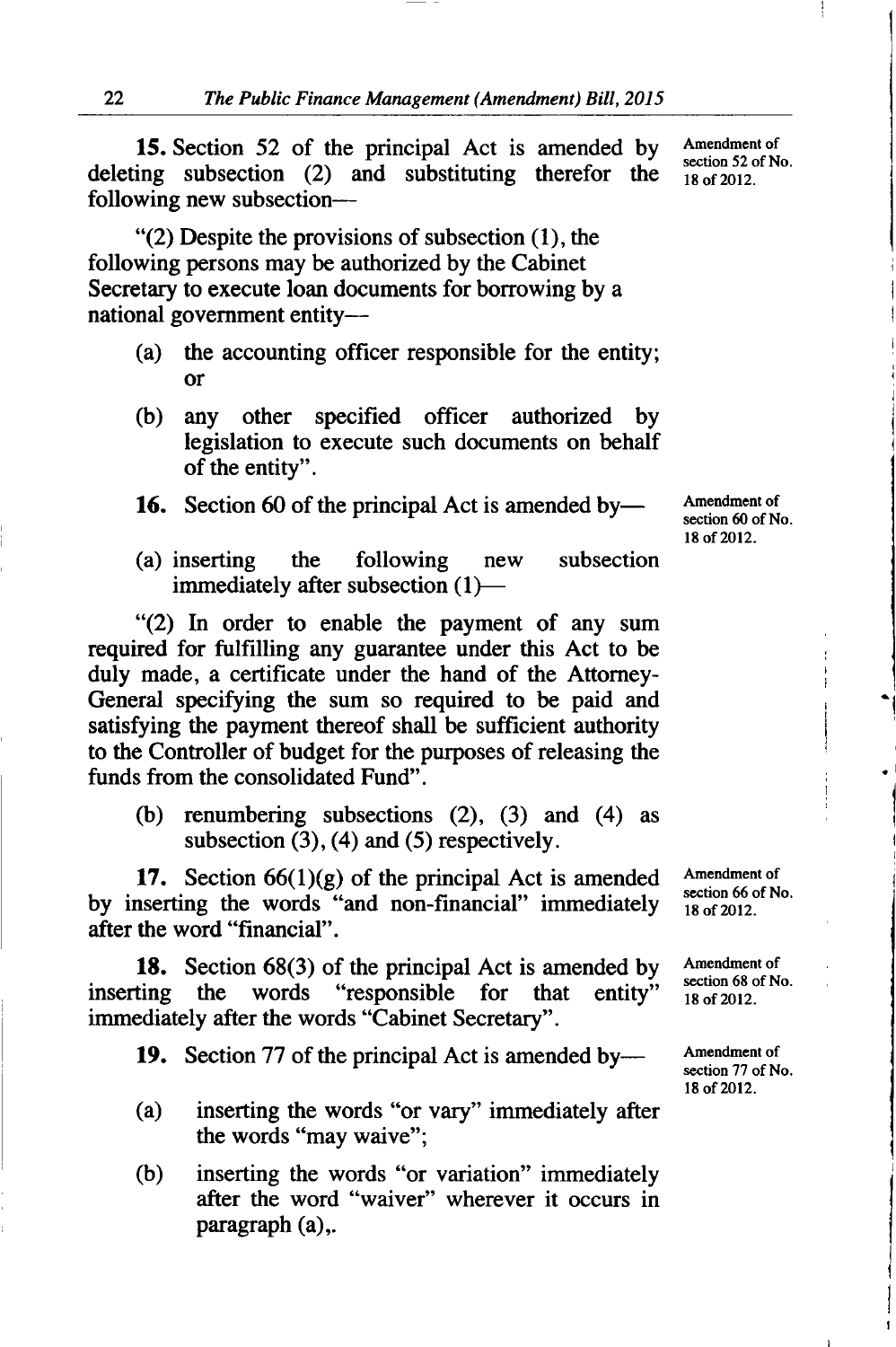20, Section 78 of the principal Act is amended by inserting the words "Except as provided otherwise under this Act or any other Act" before the words "the Kenya Revenue Authority".

21. Section 82(4) of the principal Act is amended by deleting the words "by the receiver or collector".

22. Section 87(1) of the principal Act is amended by deleting the word "company" appearing in paragraph  $(b)$ and substituting therefor the word "corporation".

23. Section 88 of the principal Act is amended  $-$ 

(a) in subsection (1) and (2)(a) and (b), by inserting the words "and government-linked corporation" immediately after the word "state corporation";

24. Section 89 of the principal Act is amended-

(a) in subsection  $(2)$  by —

I I i.

- (i) inserting the words "and government-linked corporation" immediately after the words "state corporation" appearing in paragraph (c);
- (ii) inserting the words "or government-linked corporation" immediately after the words "in respect of state corporation" appearing in paragraph (e);
- (iii) inserting the words "or government-linked corporation" immediately after the words "state corporation" appearing in paragraph  $(f)$ ;
- (iv) inserting the words "or govemment linkedcorporation" immediately after the words "state corporation" appearing in paragraph (e);
- (v) inserting the words "or government-linked corporation" immediately after the words "assets of that state corporation" appearing in paragraph (h);

Amcndment of scction 78 of No. 18 of 2012.

Amcndmcnt of section 82 of No. 18 of 2012.

Amcndmcnt of scction 87 of No. 18 of 2012.

Amendment of section 88 of No. 18 of 2012.

Amendment of section 89 of No. 18 of 2012.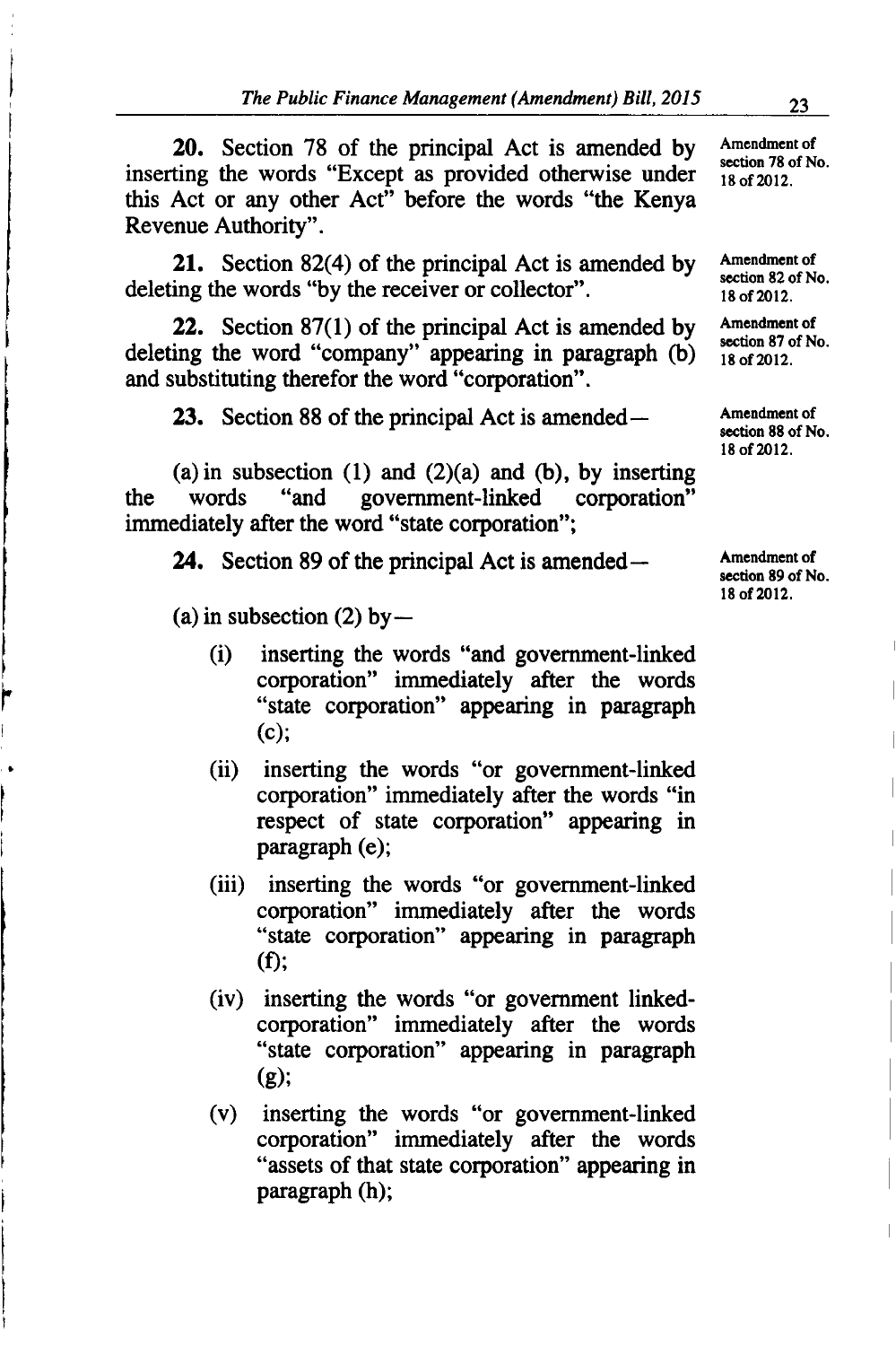- (vi) inserting the words "or government-linked corporation" immediately after the words "state corporation" appearing in paragraph  $(i).$
- (b) in subsection (4), by deleting the expression " $(2)$ " and substituting therefor the expression "(1)".

**25.** Section 91 of the principal Act is amended in  $\frac{\text{Amendment of}}{\text{section 91 of N}}$ subsection (b), by inserting the words "and government-  $\frac{\text{section 91 of No}}{18 \text{ of } 2012}$ linked corporation" immediately after the word "state corporation"

26. Section 93(3)(b) of the principal Act is amended by inserting space after the word "Act" and the rest of the text forming the sandwich to read as follows:

"this shall constitute a serious material breach or persistent material breach for purposes of stopping transfer of funds under Article 225 (3) of the Constitution".

27. Section 96(1) of the principal Act is amended by deleting the word "entity".

28. Section 97(4) of the principal Act is amended by deleting the words "or renew".

29. Section 98(2) of the principal Act is amended by inserting the word "serious" immediately after the words "findings on details of the".

30. Section 104(1) of the principal Act is amended by inserting the word "county" immediately after the words "and other" appearing in paragraph  $(i)$ .

31. Section 105(2) of the principal Act is amended by inserting the words "or any other person designated by the County Treasury" immediately after the word "officers".

32. Section lO7(2) of the principal Act is amended  $by-$ 

- (a) inserting the word "county" immediately after the words "medium term, the" appearing in paragraph (d);
- (b) deleting paragraph (e) and substituting therefor the following new paragraph—

Amendment of section 93 of No. 18 of 2012

Amendment of section 96 of No. 18 of 2012.

Amendment of section 97 of No. 18 of 2012.

Amendment of section 98 of No. 18 of 2012.

Amendment of section 104 of No. 18 of 2012.

Amendment of section 105 of No. 18 of 2012.

Amendment of section 107 of No. 18 of 2O12.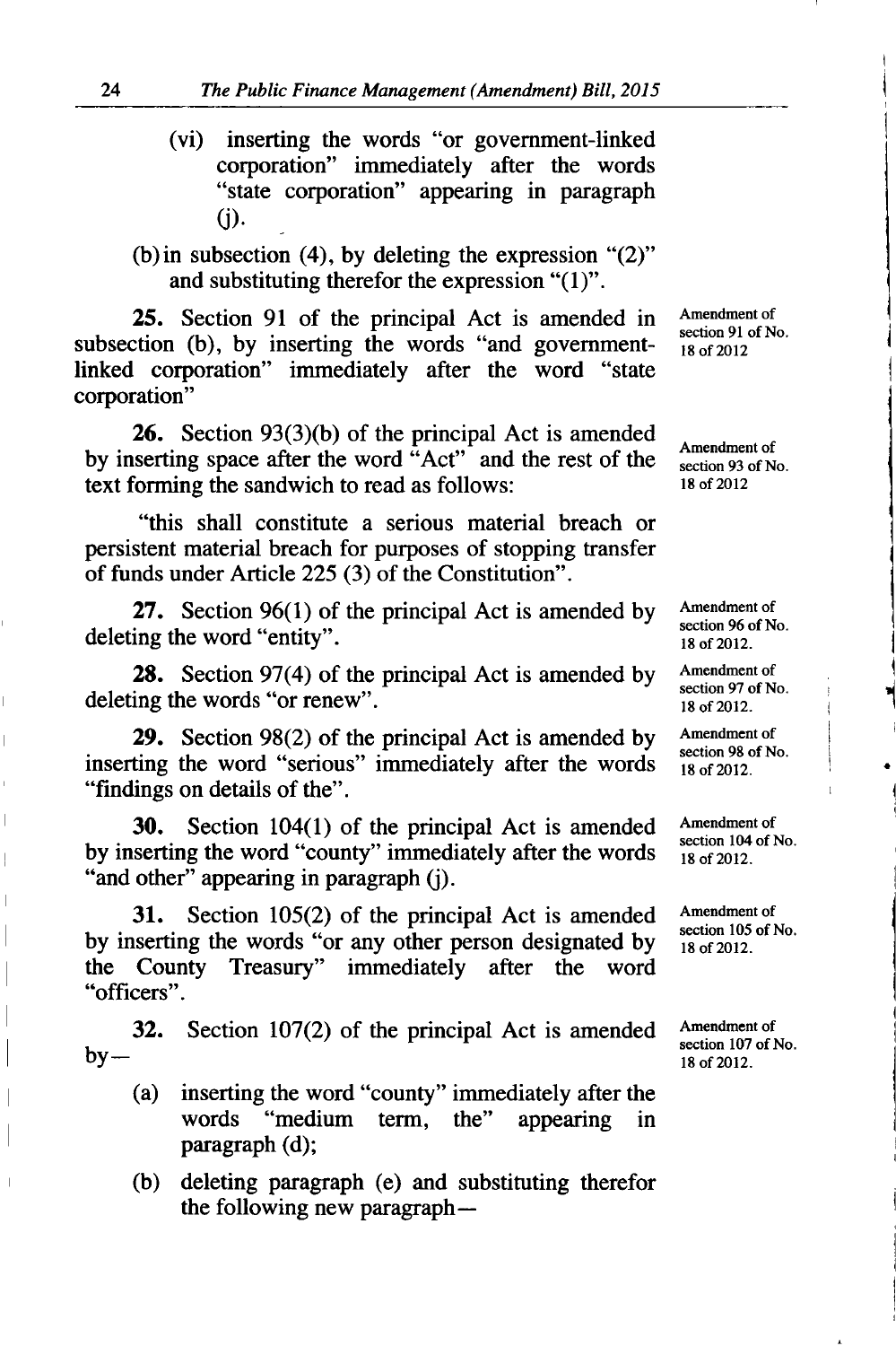"(e) the county governments debts and obligations shall be maintained at such a sustainable level as approved by the county assembly";

33. Section 109(4) of the principal Act is amended  $\frac{\text{Amendment of}}{\text{section 109 of No.}}$ by deleting the words "or a bank approved by the County  $\frac{\text{section 109}}{18.612012}$ Executive Committee member responsible for finance and shall be kept" appearing in paragraph (a).

34. Section 112 of the principal Act is amended —  $\frac{\text{Ameandment of } }{\text{section } 112 \text{ of No.}}$ <br>18 of 2012.

- (a) in subsection (3) by inserting the following new paragraph immediately after paragraph (b)-
	- "(c) is meant to alleviate the damage, loss, hardship or suffering caused directly by the event";
- (b) by inserting the following new subsection immediately after subsection (3) -

"(4) An event threatens damage to human life or welfare under subsection  $(3)(a)$  only if it involves, causes or may cause-

(a) loss of life, human illness or injury;

r

- (b) homelessness or damage to property;
- (c) disruption of food or water supply or provision of shelter; or
- (d) disruption of provision of services including health seryices".
- 35. Section 116 of the principal Act is amended  $-$  Amendment of section 116 of No.<br>18 of 2012.
- (a) in subsection  $(1)$ , by inserting the word "county" immediately after the words "establish other";<br>and
- (b) in subsection  $(7)$  by inserting the word "audited" immediately after the words "present the" appearing in paragraph (c).

**36.** Section 119(2) of the principal Act is amended  $\frac{\text{Amendment of}}{\text{section 119(2) of}}$ by deleting the words "or a bank approved by the County  $\frac{\sec(u) \ln(1 + x)}{N_0}$ . 18 of 2012. Treasury".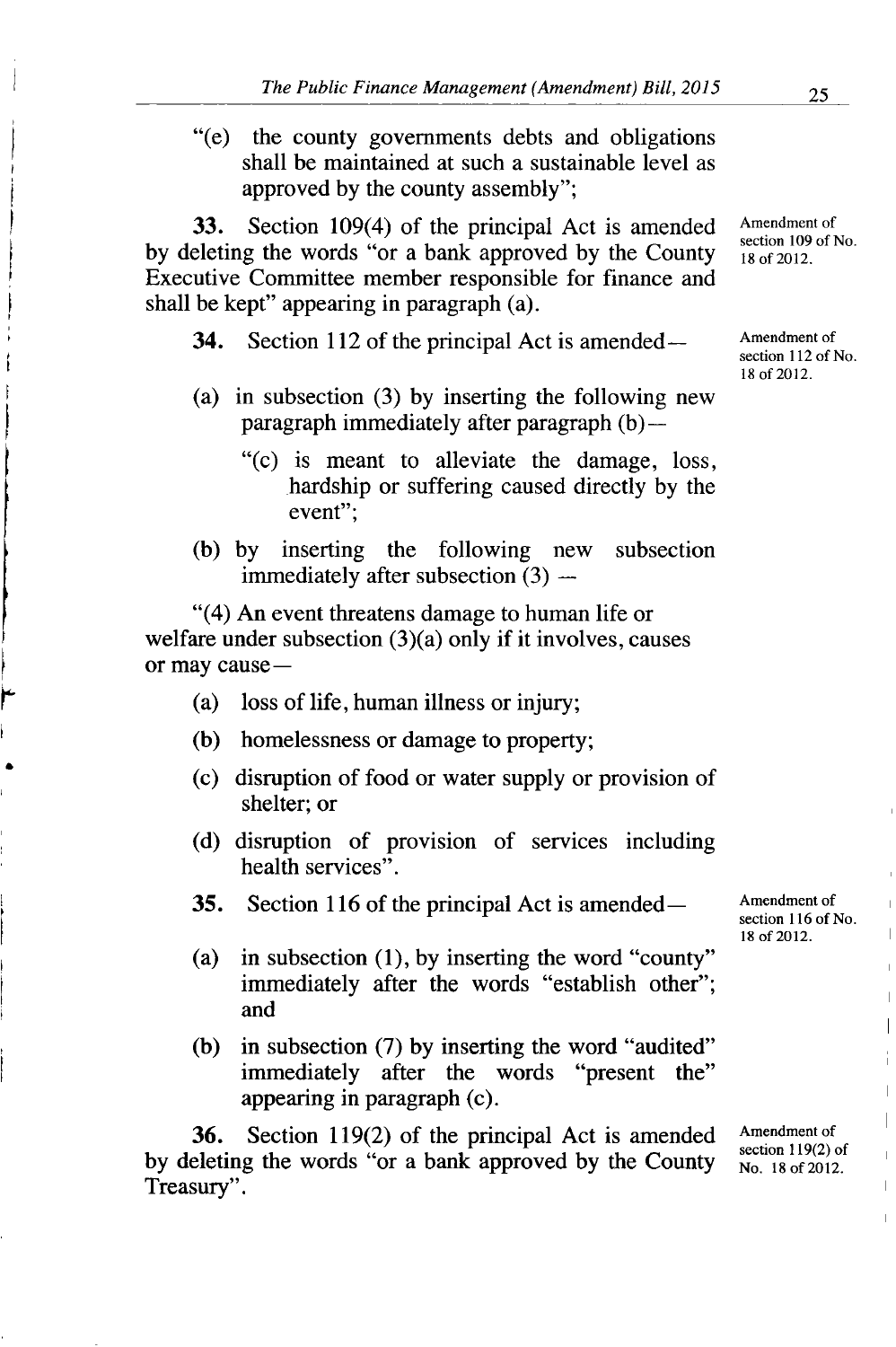37. Section 123 (3) of the Principal Act is amended Amendment of Section 123 of by deleting the words appearing after words " publicize the  $\frac{125 \text{ of}}{N_0.18 \text{ of }2012}$ statement".

38. Section 125(1) of the principal Act is amended by deleting the words "planning and" appearing in paragraph (b).

39. Section 126 of principal Act is amended-

- (a) in subsection (l), by deleting the words "prepare a" and substituting therefor the words "prepare an integrated";
- (b) in subsection (2), by inserting the word "annual" immediately after the words "prepare the';
- (c) in subsection  $(3)$ , by-
	- (i) deleting expression "lst September" and substituting therefor the "expression 30th September";
	- (ii) inserting the word "annual" immediately after the words "submit the".
- (d) by inserting the following new subsection immediately after subsection (3)
	- "(4) The County Assembly shall consider and approve the annual development plan submitted under subsection (3) above, not later than 30th October".

40. Section 127(l) of the principal Act is amended by deleting the expression "l5th June" and substituting therefor the expression "30th April".

41. Section 129 of the principal Act is amended—

- (a) in paragraph (a) of subsection  $(1)$  by deleting the words "excluding the county assembly" appearing in paragraph (a);
- 42. Section 131 of the principal Act is amended-
- (a) in subsection  $(1)$ , by inserting the words "except" the County Finance Bill" immediately after the words "implement the budget";

Amendment of section 127 of No. 18 of 2012.

"t

a

Amendment of section 129 of No. 18 of 2012.

Amendment of section 131 of No. 18 of 2012.

Amendment of section 125 of No. 18 of 2012.

Amendment of section 126 of No. 18 of 2012.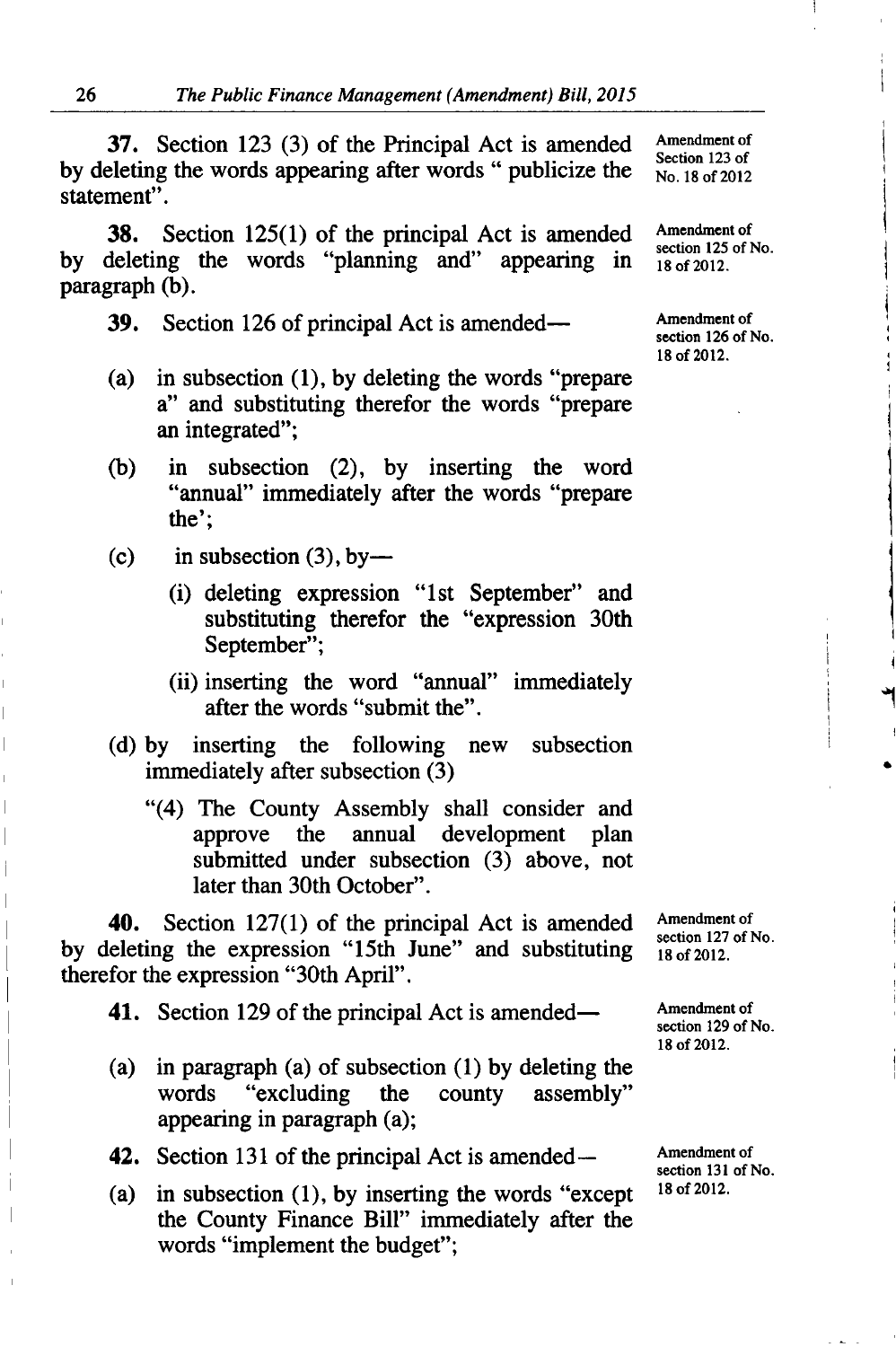- (b) by inserting the following new subsection after subsection  $(4)$ -
	- "(5) Where a County Assembly approves any changes in the annual estimates of budget under this section, any increase or reduction in expenditure of a Vote, shall not exceed ten percent of the Vote's ceilings' set out in the County Fiscal Strategy Paper adopted by the County Assembly";
- (c) by renumbering subsection (5) to be subsection (6) and inserting the following new subsection after subsection (6):
	- "(7) The County Executive Committee Member shall submit a copy of the budget estimates approved under subsection (5) to the National Treasury within fourteen days of its approval".

43. The principal Act is amended by inserting the following new section immediately after section  $131-$ 

i

f. I

Insertion of new section 131A in No. of 18 of 2012.

Expenditure 131A. (1) Funds may be withdrawn<br>the budget from the County Revenue Fund for the from the County Revenue Fund for the estimates by the county Assembly purposes of meeting expenditure of the county government for the financial year as a direct charge against the County Revenue Fund in accordance with Article 2O7 of the Constitution . if-

- (a) estimates of expenditure submitted to the County Assembly for a financial year have not been approved or are not likely to be approved by the beginning of that financial year; or
- (b) the County Assembly has not authorized the withdrawal of money from the County Revenue Fund in accordance with section 134 of this Act.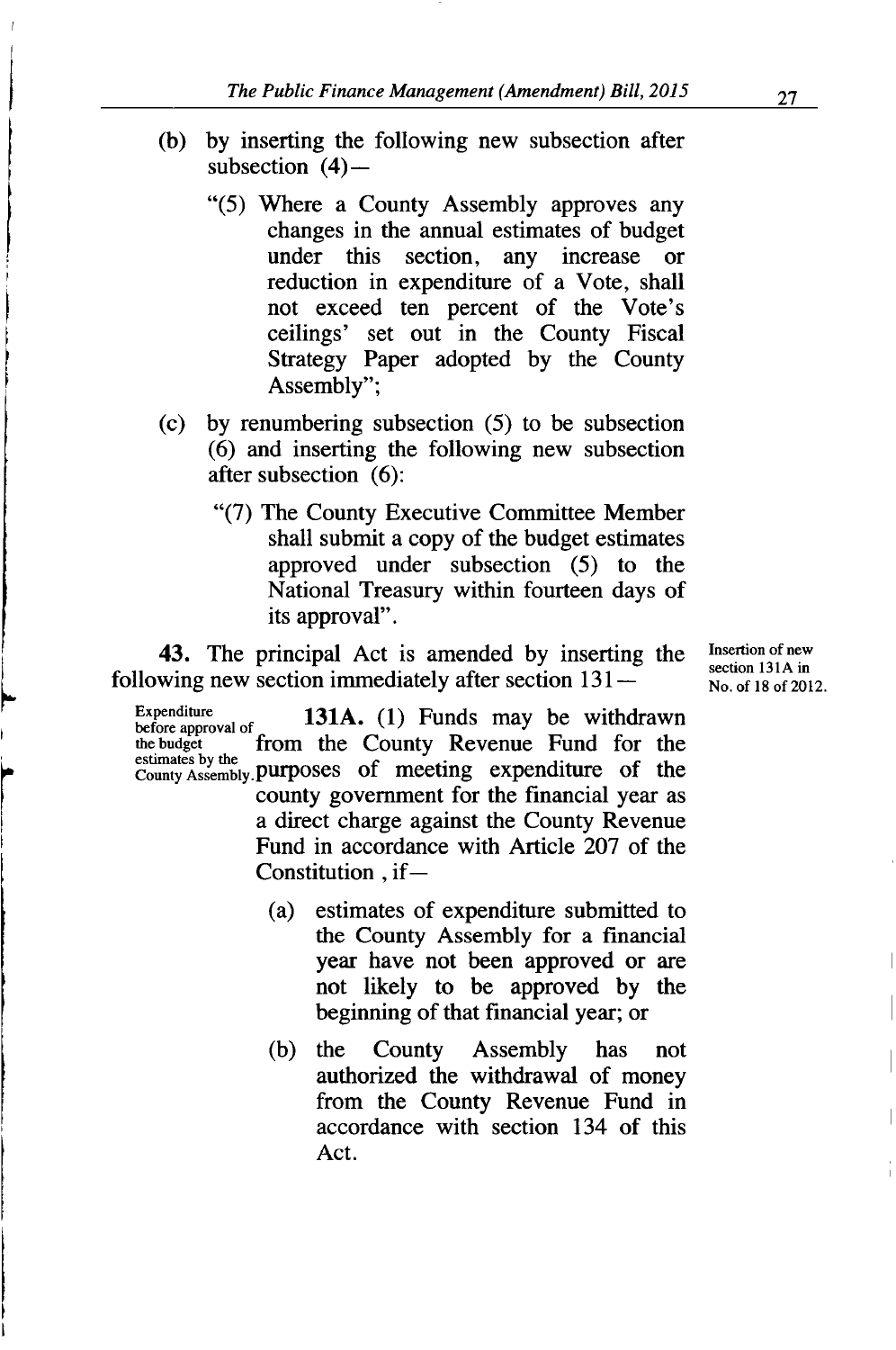(2) The amount withdrawn under subsection (1) shall not exceed in total onehalf of the amounts included in the estimates of expenditure for that year that have been tabled in the County Assembly.

(3) The authority under subsection (1) shall cease upon assent of the Appropriation Act for the financial year.

(4) The expenditure incurred under subsection (1) shall form part of expenditures for the financial year.

44. Section 132(1) of the principal Act is amended by deleting the words "County Executive Member" and substituting therefor the words "County Executive Committee member".

45. Section 133 of the principal Act is amended by inserting the word "County" immediately after the words "approve the".

46. Section 136 of the principal Act is amended by inserting the following new subsection immediately after subsection  $(2)$ -

"(3) The balances declared under subsection (2) above shall be surrendered within fourteen days after receipt of the audit report".

47. Section 137(3) of the principal Act is amended by inserting the word "County" immediately after the words "and the" appearing in paragraph (a).

The Heading appearing immediately after 48. section 137 of the principal Act is amended by inserting the words "grants and loans" immediately after the words "public finances".

49. Section l4l of the principal Act is amended-

- (a) in subsection (1), by inserting the words "the county's" immediately after the words "level of'.
- (b) in subsection (9), by deleting the words "together with the principal amount".

Amendment of section 132 of No. 18 of 2012.

Amendment of section 133 of No. 18 of 2012.

Amendment of scction 136 No. 18 of 2012

.{

I  $\ddot{\phantom{1}}$ I

Amcndment of section 137 of No. 18 of 2012.

Amendment of thc Hcading immcdiately after section 137 of No. 18 of 2012.

Amcndment of scction 141 of No. 18 of 2012.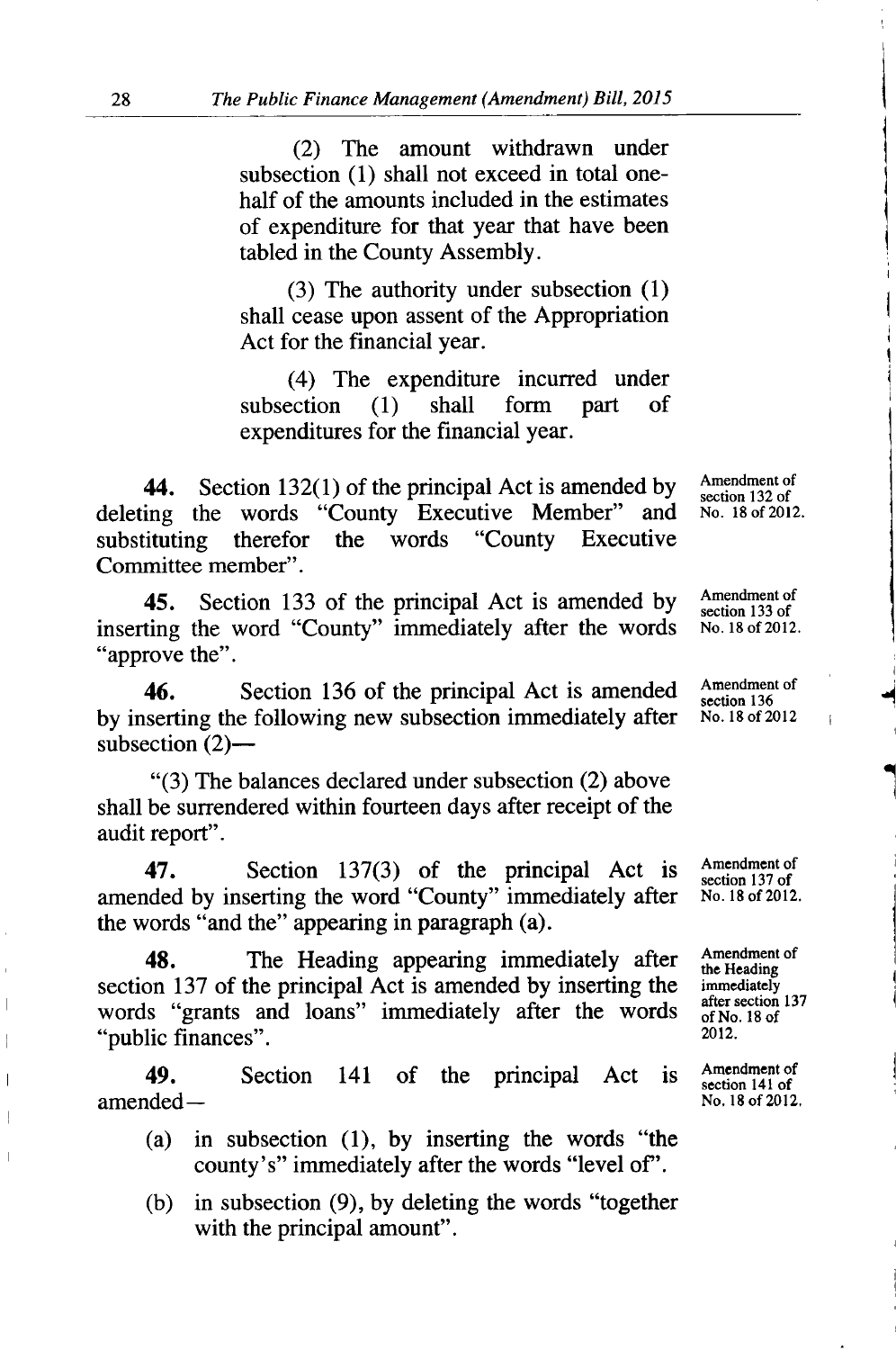50. Section 143 of the principal Act is amended by deleting subsection (2) and substituting therefor the following new subsection-

- "(2) Despite the provisions of subsection (1), the following persons may be authorized by the County Executive Committee member to execute loan documents for borrowing by a county government entity-
- (a) the accounting officer responsible for the entity; or
- (b) any other specified officer authorized by legislation to execute such documents on behalf of the entity".

51. Section 144(8) of principal Act is amended by deleting the word "delegate" appearing in paragraph (b) and substituting therefor the word "person".

52. Section 145(1) of the principal Act is amended by deleting the word "entity".

- 53. Section 155 of the principal Act is amended—
- (a) in subsection  $(2)$ , by inserting the word "internal" immediately after the word "any";
- (b) in subsection (5), by deleting the words "internal auditing" and substituting therefor the word "audit".
- **54.** Section 159 of the principal Act is amended by  $-$
- (a) deleting the expression " $(1)$ ";

F

- (b) inserting the words "or vary" immediately after the word "waive";
- (c) deleting paragraph (a) and substituting therefor the following new paragraph-

"(a) the County Treasury shall maintain a public record of each waiver or variation together with the reason for the waiver or variation and report on each waiver or variation in accordance with section 164 of this Act";

scction 144 of No. 18 of 2012.

Amcndmcnt of

Amendment of scction 145 of No. 18 of 2012.

Amcndmcnt of scction 155 of No. 18 of 2012.

Amcndmcnt of scction 159 of No. 18 of 2012.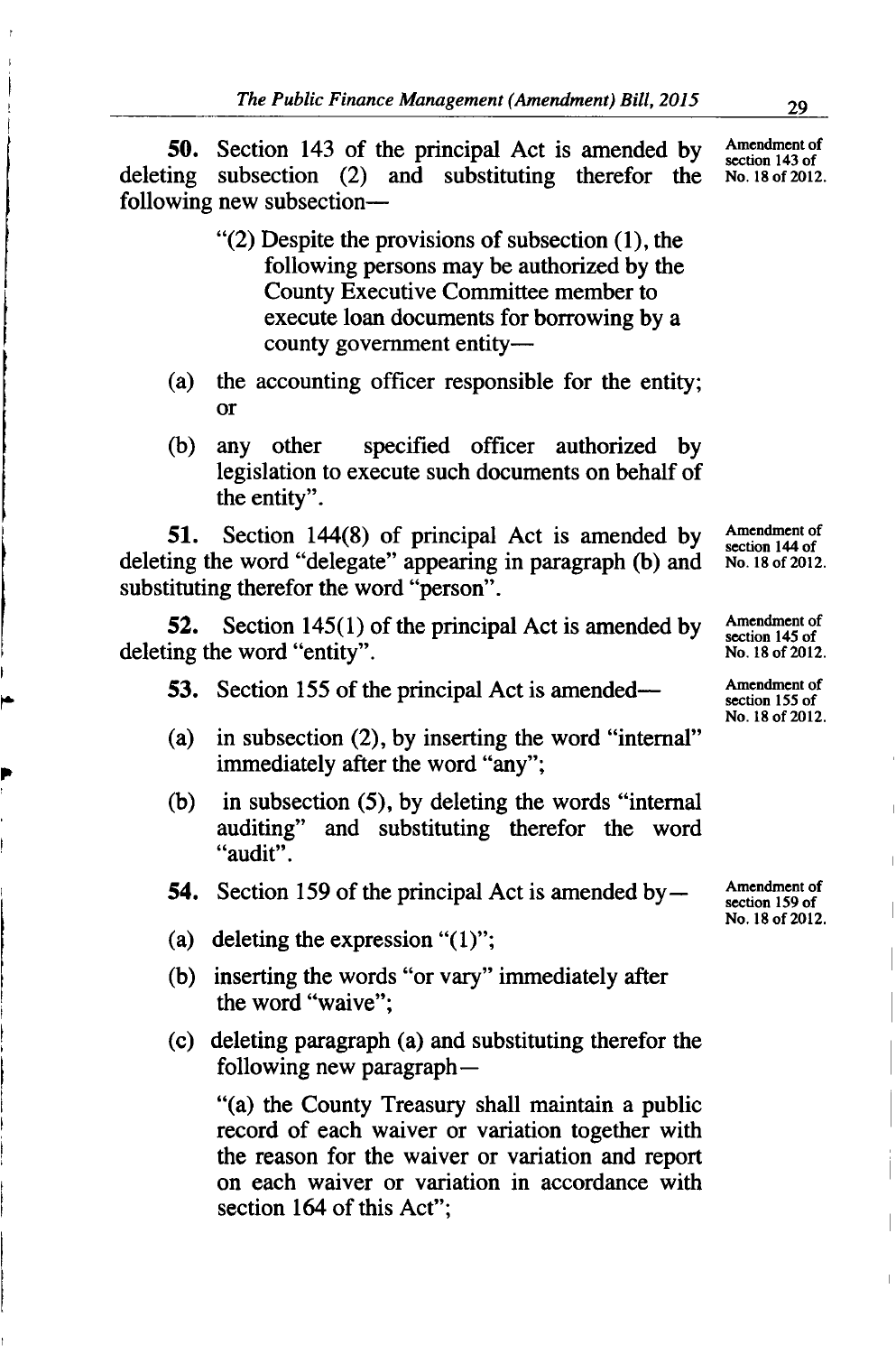(d) renumbering paragraphs (b) and (c) as pamgraphs (c) and (d).

55. The Heading appearing immediately after section  $\frac{\text{Amendment of the Ferdinand of the principal Act is amended by inserting the words immediately.}$ 162 of the principal Act is amended by inserting the words "county governments and" immediately after the word "by". of No. 18 of

**56.** Section 165(4) of the principal Act is amended  $\frac{\text{Amendment of}}{\text{section 165 of}}$  $by -$  No. 18 of 2012.

- (a) deleting the words "two months" and substituting therefor the word "three months";
- (b) deleting the words "by the receiver".

<sup>57</sup>. Section 171(2) of the principal Act is amended by deleting the words "organ of state" wherever they occur in paragraph (c) and substituting therefor the words "State Organ".

**58.** Section 174 of the principal Act is amended —

(a) in paragraph (a), by deleting the words "their allocation" and substituting therefor the words "its total revenue";

(b) in paragraph (b), by inserting the word "total" immediately after the word "its".

59. Section 176(2) of the principal Act is amended by inserting the words "until such a time as the relevant appropriation law is passed" immediately after the word "approval" appearing in paragraph (a).

**60.** Section 178 of the principal Act is amended—

- (a) in subsection (2), by inserting the words "or donations" immediately after the word "grants";
- (b) in subsection  $(7)$ , by  $-$ 
	- (i) inserting the words "upon authorization by the Cabinet Secretary" immediately after the word "finance";
	- (ii) inserting the words "or donation" immediately after the word "grant".

61. Section 180 of the principal Act is amended—

after section 162 2012.<br>Amendment of

Amendment of section 174 of No. 18 of 2012.

> I at

> > q

 $\mathfrak{f}$ 

Amendment of section 171 of No. 18of2012.

Amendment of section 176 of No.18of2012.

Amendment of section 178 of No. 18 of 2012.

Amendment of section 180 of No. 18 of 2012.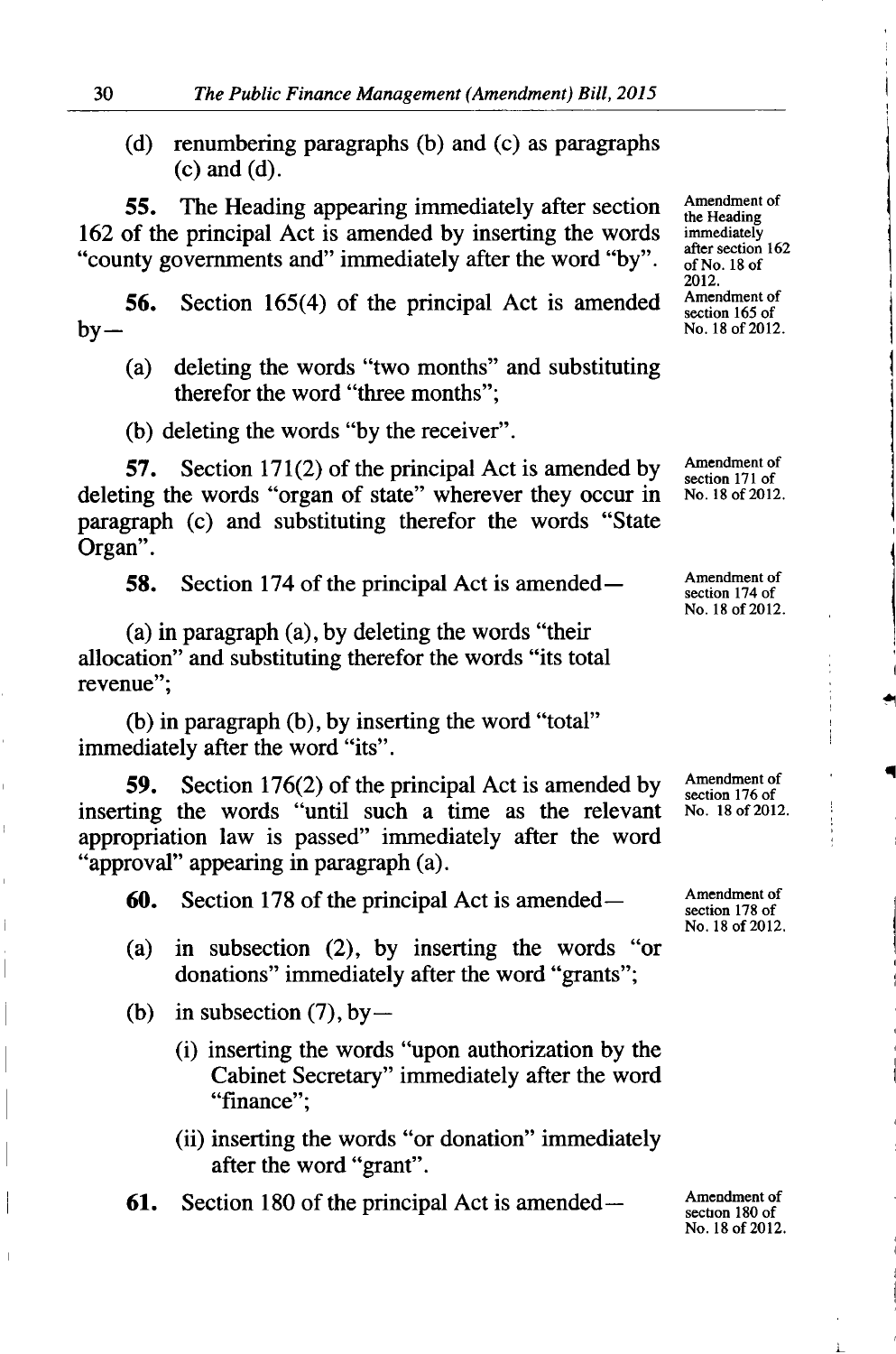The Public Finance Management (Amendment) Bill, 2015  $31$ 

- 
- (a) in subsection (1), by inserting the word "reporting" immediately after the words "follows the";
- (b) in subsection  $(2)$ , by-
	- (i) inserting the words "Within three months of the end of a financial year" immediately before the words "the Accounting Officer";
	- (ii) inserting the words "and submit copies to the Auditor-General and the County Treasury" immediately after the words "accounts".

62. Section 183 of the principal Act is amended by deleting the word "company" appearing in paragraph (b) and substituting therefor the word "corporation".

- 63. Section 184 of the principal Act is amended—
- (a) in subsection (1) by inserting the words "and county government linked-corporations"<br>immediately after the words "County immediately after the words corporations" appearing in paragraph (b);
- (b) in subsection  $(2)$ , by —

P

- $(i)$  inserting the words "or county governmentlinked corporation" immediately after the words "county corporation" appearing in paragraph (a);
- $(ii)$  inserting the words "or county governmentlinked corporation" immediately after the words "county corporation" appearing in paragraph (b).

64. Section 185 of the principal Act is amended—

- (a) in subsection  $(2)$ , by
	- inserting the words "or county governmentlinked corporation" immediately after the words "county corporations" appearing in paragraph (a); (i)
	- inserting the words "or county governmentlinked corporation" immediately after the words "county corporations" appearing in paragraph (b); (ii)

Amendment of section 183 of No. 18 of 2012.

Amendment of section 184 of No. 18 of 2012.

Amendment of scction 185 of No. 18 of 2012.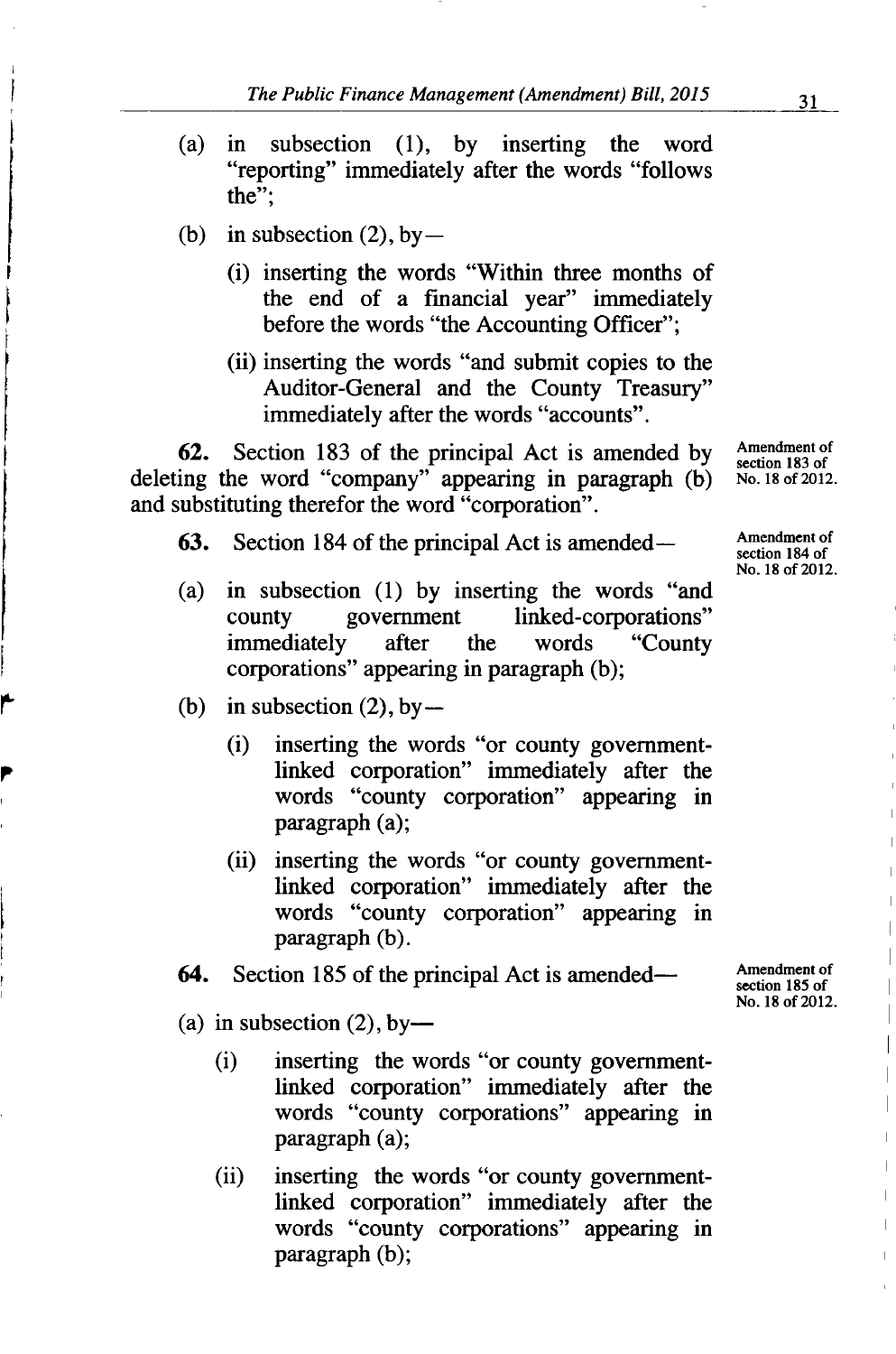- $(iii)$  inserting the words "or county governmentlinked corporation" immediately after the words "county corporations" appearing in paragraph (c);
- (iv) inserting the words "or county governmentlinked corporation" immediately after the words "county corporations" appearing in paragraph (d);
- $(v)$  inserting the words "or county governmentlinked corporation" immediately after the words "county corporations" appearing in paragraph (e);
- (vi) inserting the words "or county governmentlinked corporation" immediately after the words "the corporation" appearing in paragraph (f);
- (vii) inserting the words "or county governmentlinked corporation" immediately after the words "county corporations" appearing in paragraph (g);
- (viii) inserting the words "or county governmentlinked corporation" immediately after the words "county corporations" wherever they occur in paragraph  $(h)$ ;
- (ix) inserting the words "or county governmentlinked corporation" immediately after the words "county corporations" appearing in  $paraph (i);$
- (b) in subsection (3), by deleting the word "company"<br>appearing immediately after the words appearing immediately after the words "government linked" and substituting therefor the word "corporation";
- (c) in subsection (4), by inserting the words "County Executive Committee member and the respective county assembly" immediately after the words "to the".
- 65. Section 186 of the principal Act is amended by—

Amendmcnt of scction 186 of No. 18 of 2012. t

(a) deleting the word "and" appearing immediately after the expression "183";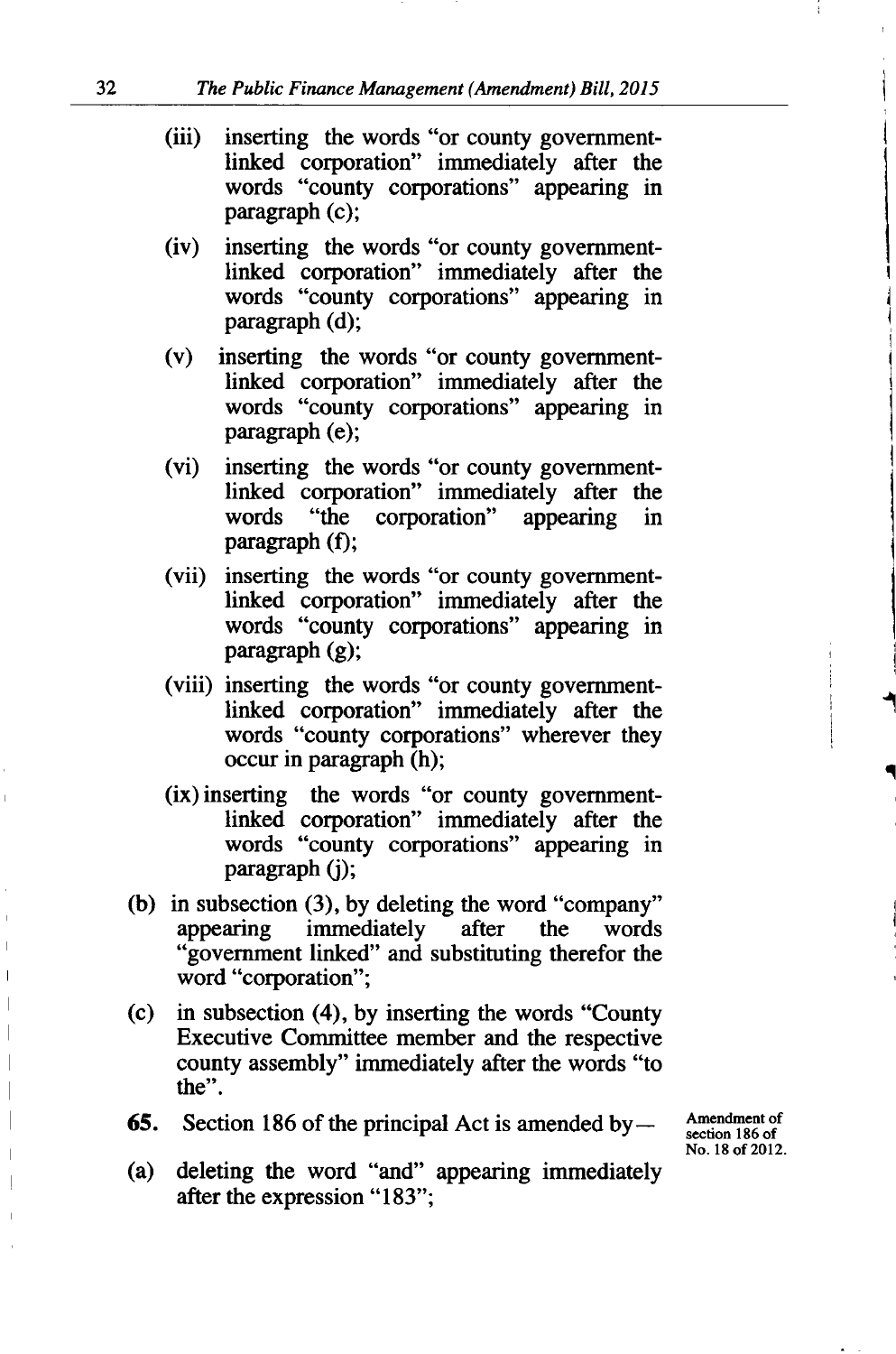- (b) inserting the expression "and 185" immediately after the expression "184";
- (c) inserting the words "or government-linked corporation" immediately after the words "county corporation" appearing in paragraph (b)

66. Section 187 of the principal Act is amended by deleting subsection (3).

- 67. Section 193 of the principal Act is amended by  $-$
- (a) inserting the following new subsections immediately after subsection  $(3)$  -
	- "(4) The Public Sector Accounting Standards Board shall be accountable to the Cabinet Secretary for matters relating to finance for the effective, efficient and economical fulfillment of its purpose and objectives.
	- (5) The Public Sector Accounting Standards Board shall prepare and submit to the Cabinet Secretary a report on-

I

- (a) its annual work plan demonstrating its priorities and agenda on how it intends to meet its objectives and responsibilities for the following financial year; and
- (b) its annual report on its activities demonstrating the extent to which its plans and mandate were achieved;
- (6) The Cabinet Secretary may from time to time request a report from the Public Sector Accounting Standards Board on its mandate and such report shall be submitted within two weeks from the date of the request".
- (b) renumbering subsections  $(4)$ ,  $(5)$  and  $(6)$  as  $(7)$ ,  $(8)$ and (9), respectively.

**68.** Section 197(1) of the principal Act is amended  $\frac{\text{Amendment of }{\text{section 197 of}}$ <br>No. 18 of 2012.  $by -$  No. 18 of 2012

Amendment of section 187 of No. 18 of 2012.

Amendment of section 193 of No. 18 of 2012.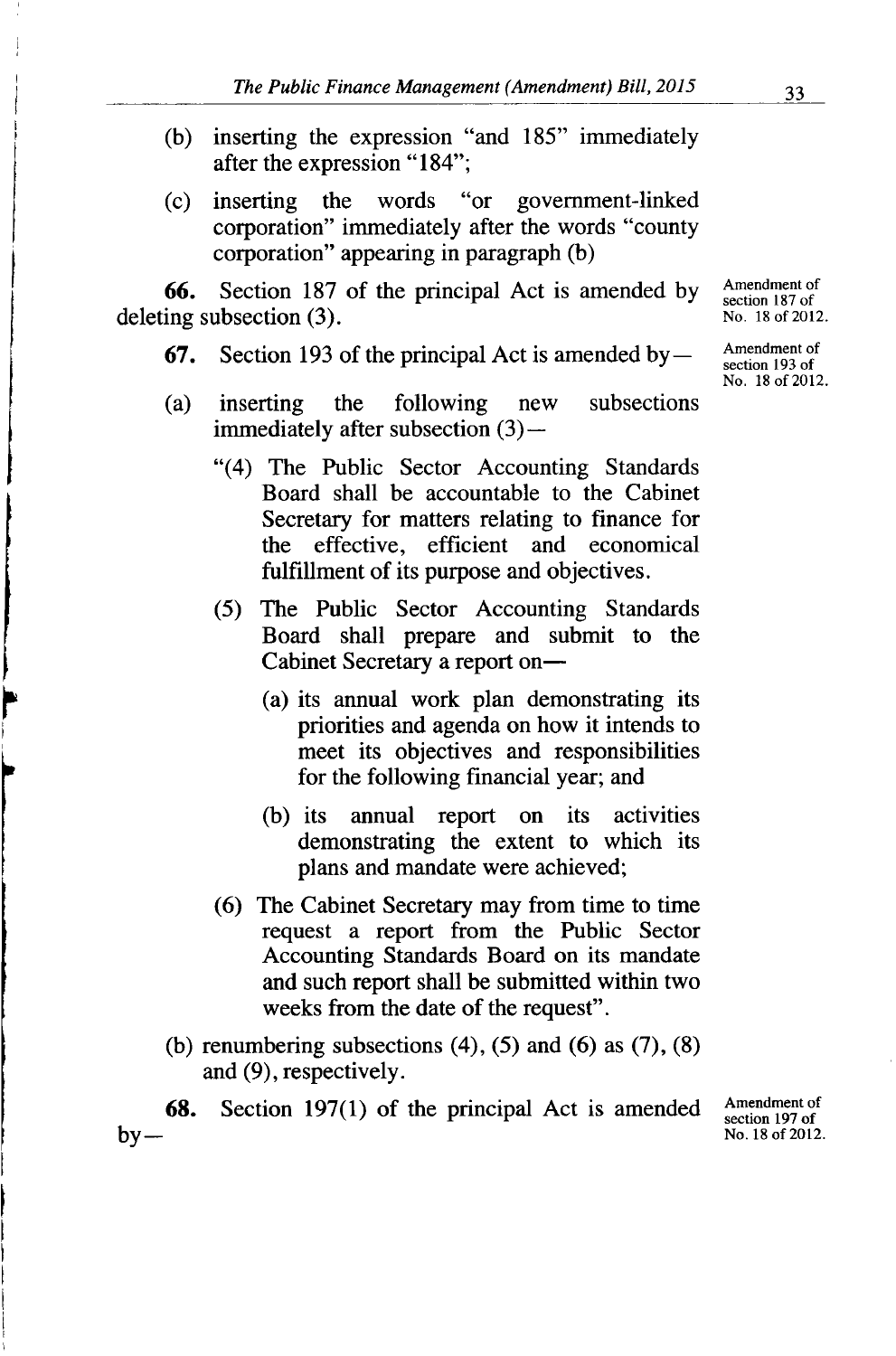- (a) inserting the words "county government or county government entity" before the word "commits";
- (b) deleting the word "public" appearing in paragraph (a);
- (c) by deleting the word "wrongfully" appearing in paragraph (1) and substituting therefor the word "knowingly".

69. The Second Schedule to the principal Act is amended in paragraph  $8, by-$  Amendment of the Second Schedule to No. 18 of 2012.

> I 1

- (a) deleting the words "National Government Guarantees (Loans) Act" and substituting therefor the words "National Government Guarantees Loans Act";
- (b) deleting the expression "section 51" and substituting therefor the expression "section5S(2) (f)".